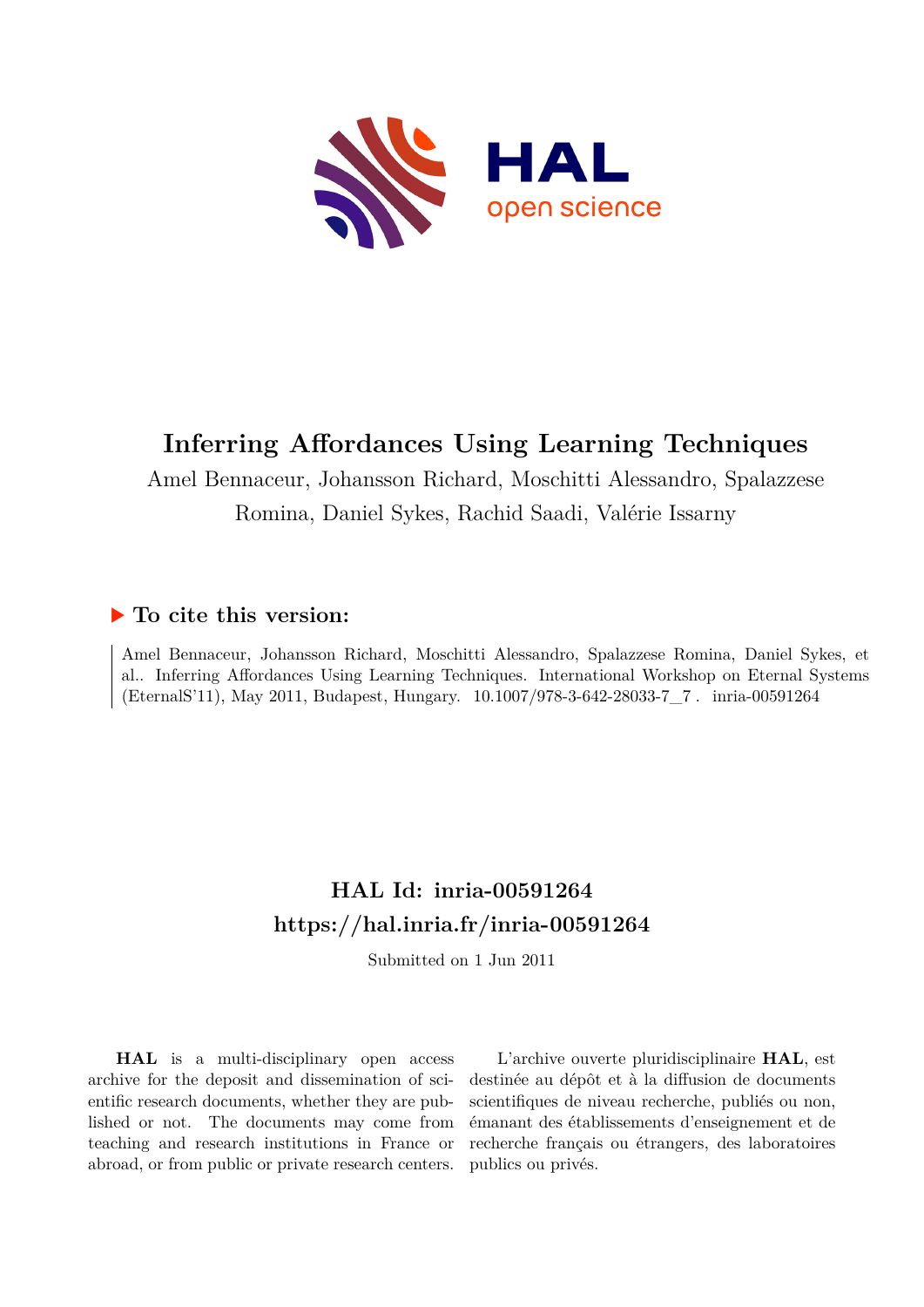# **Inferring Affordances Using Learning Techniques**

Amel Bennaceur<sup>1</sup>, Richard Johansson<sup>2</sup>, Alessandro Moschitti<sup>2</sup>, Romina Spalazzese<sup>3</sup>,

Daniel Sykes<sup>1</sup>, Rachid Saadi<sup>1</sup>, Valérie Issarny<sup>1</sup>

<sup>1</sup> INRIA Paris-Rocquencourt, France

 $2$ University of Trento, Italy

<sup>3</sup>University of L'Aquila, L'Aquila, Italy

### ABSTRACT

Interoperability among heterogeneous systems is a key challenge in today's networked environment, which is characterised by continual change in aspects such as mobility and availability. Automated solutions appear then to be the only way to achieve interoperability with the needed level of flexibility and scalability. While necessary, the techniques used to achieve interaction, working from the highest application level to the lowest protocol level, come at a substantial computational cost, especially when checks are performed indiscriminately between systems in unrelated domains. To overcome this, we propose to use machine learning to extract the high-level functionality of a system and thus restrict the scope of detailed analysis to systems likely to be able to interoperate.

#### 1. INTRODUCTION

We live in a world populated by highly heterogeneous, networked, mobile and pervasive systems and services. Such heterogeneity may span the application layer, the middleware layer, and the underlying communication infrastructure. Interaction between these systems, where feasible, is customarily achieved through diverse ad hoc means for specific pairs of systems in a particular environment. Principled automatic composition can bring a labour-saving benefit– through generalisation over classes of systems–and can provide the flexibility needed to cope with rapidly changing contexts, dynamic service availability and user mobility.

Automatic service composition has three main phases: discovery of what services exist in the current scope; finding pairs or sets of services which are compatible, so as to make composition possible; and the actual process of connecting one system to another. The second step of finding matching pairs of systems can be a computationally costly procedure, both in terms of the number of combinations of systems which have been discovered, but also in terms of the deep behavioural (or protocol) analyses used to determine if a single pair is compatible.

Permission to make digital or hard copies of all or part of this work for personal or classroom use is granted without fee provided that copies are not made or distributed for profit or commercial advantage and that copies bear this notice and the full citation on the first page. To copy otherwise, to republish, to post on servers or to redistribute to lists, requires prior specific permission and/or a fee.

*FET* 2011

Hence it is unreasonable to perform matching with all systems every time a new system is discovered. Indeed, detailed matching between heterogeneous systems working in wildly different application domains is nonsensical: the word processor on a traveller's laptop need not be compared against the air-traffic control infrastructure simply because he is situated inside the airport. On the other hand, matching against a document translation service may in fact be of some use.

What is required is a notion of *category of systems*; things that speak about the same domain. Then matching can be restricted to combinations falling within a given category. For this purpose, we define an affordance which represents the high-level functionality (capability) of a given system with reference to an ontology which specifies the domain of interest. A system may have several affordances, representing different facets of its functionality, each of which may even relate to a different domain.

In addition to restricting the scope of matching, affordances can further increase the efficiency of composition by exploiting a structured repository wherein system descriptions are stored according to the matching relation. Structuring the repository in this manner reduces the number of comparisons which need to be made when a new system is discovered, even within a given domain. Figure 1 illustrates the linear speed up of matching when affordances are used.





These benefits can only be reaped, however, when all systems are annotated with their respective affordances: a substantial effort for the great numbers of legacy systems, which provide only their interface description. However, it is worthwhile considering what process the programmer may go through when assigning an affordance. Given a set of "universally" agreed concepts in the ontology, the programmer can examine the interface and its documentation to de-

Copyright 20XX ACM X-XXXXX-XX-X/XX/XX ...\$10.00.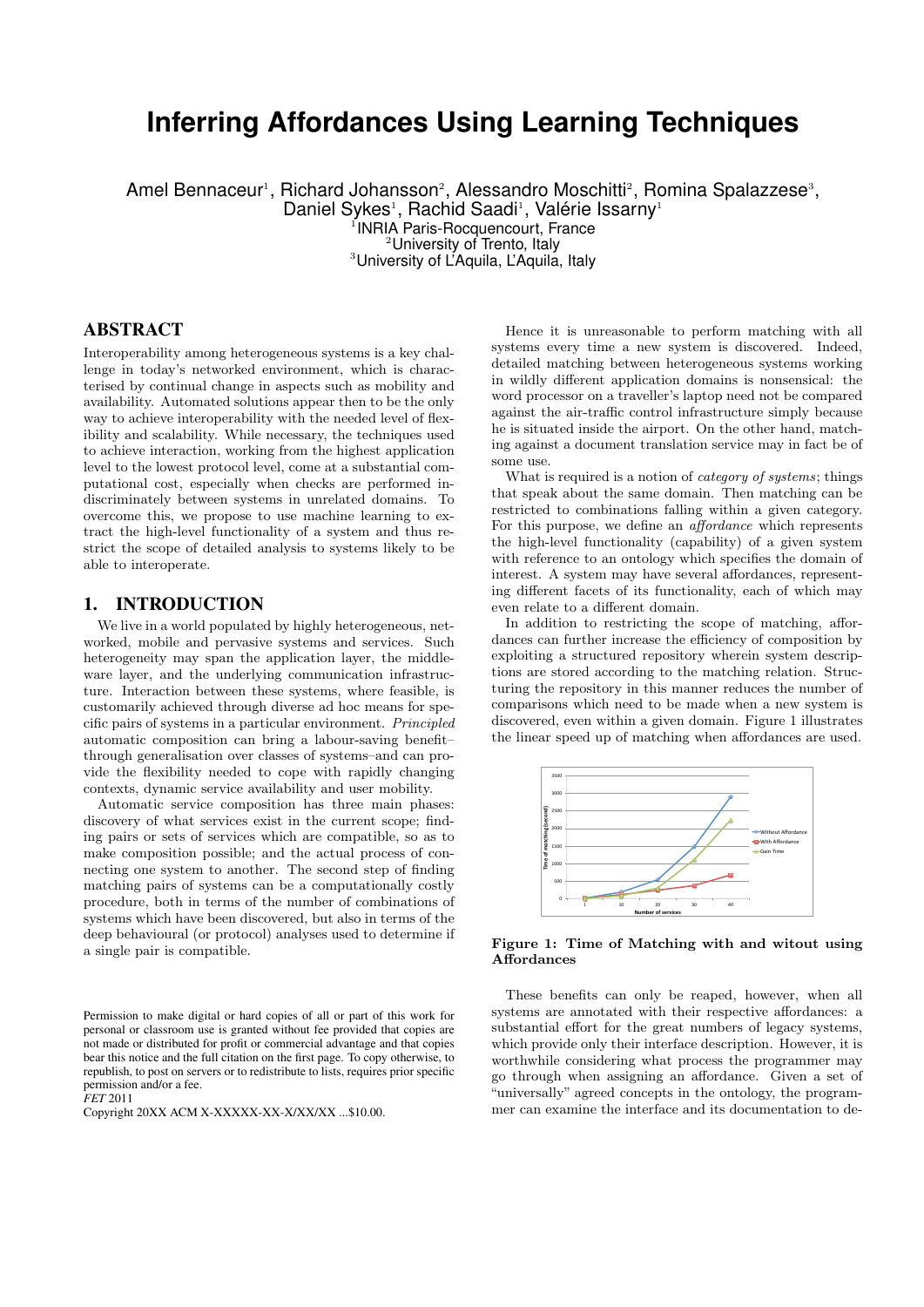termine which concepts best describe the broad category and functionality of the system. It goes without saying that to achieve this, the natural language descriptions and identifiers (such as method names) present in the interface will be used to make the classification.

We propose to use machine learning to automate the extraction of affordances from the interface description by classifying the natural-language text according to a pre-defined ontology of systems. Such an approach can fill the gap when a discovered system does not have a programmer-assigned affordance.

In the following, we set out in more detail the context of our problem, focussing on services, and discuss techniques that may be used to realise the approach.

#### 2. AUTOMATIC SERVICE COMPOSITION

To compose services automatically we can make use of a theory [5] for the automated synthesis of mediating connectors (also called mediators) that has been defined elsewhere [1]. That is, the service composition problem can be seen as an instance of the kind of problems the theory is able to model and solve.

More specifically, to compose services we need to: (i) discover the available ones, (ii) find matching pairs among them, and (iii) synthesise mediators that adapt the services behaviours allowing them to interoperate.

Our approach to dynamic service composition and interoperability is illustrated in Figure 2.



#### Figure 2: Approach to dynamic interoperability

Two descriptions of networked systems (NSs) are given, including their interface, behaviour, non-functional properties and affordance descriptions. The first step consists of checking the compatibility of their affordances, high-level functionality, through the use of semantic matching  $(\mathbf{0})$ . Then, in the successful cases, a behavioural matching  $(\bullet)$ is performed by reasoning about both the NSs descriptions and the ontologies characterising their actions. In the case of exact behavioural matching, a mediator is synthesised (❸) based on the results of the reasoning in the previous step, while in the case of partial matching, a protocol adaptation (❹) is needed before the mediator synthesis. This process highlights the central role of the semantic matching of affordances in reducing the overall computation by acting as a kind of filter for the subsequent behavioural matching.

#### 2.1 Affordances

An affordance denotes a high-level functionality provided to or required from the networked environment. Concretely, an affordance is specified as a tuple:

$$
Aff = \langle Type, F, I, O \rangle
$$

where:

- Type stands for a required (noted  $\text{Re}q$ ), provided (noted *Prov*) or required and provided (noted  $Req$ -*Prov*) affordance.
- $F$  gives the semantics of the functionality associated with the affordance in terms of an ontology concept.
- I (resp.  $\hat{O}$ ) specifies the set of inputs (resp. outputs) of the affordance, which is defined as a tuple  $\langle i_1, ..., i_n \rangle$ (resp.  $\langle o_1, ..., o_m \rangle$ ) with each  $i_l$  (resp.  $o_k$ ) being an ontology concept.

For example,  $\langle Prov, AuctionHouse, \langle Goods \rangle$ ,  $\langle Money \rangle$  is an affordance describing the provision of AuctionHouse functionality with an input of Goods and an output of Money.

The first step in identifying the possible compatibility of two networked systems is to assess whether they respectively provide and require semantically matching affordances. For example, a *Procurement* application, being a kind of Buyer. may match the above AuctionHouse, as a specific kind of Seller. Once a functional match is found at the affordance level, the more costly behavioural and non-functional matching can be performed.

#### 2.2 Legacy applications

Unfortunately, legacy applications do not normally provide affordance descriptions. We must therefore rely upon an engineer to provide them manually, or find some automated means to extract the probable affordance from the interface description. Note that it is not strictly necessary to have a guaranteed correct affordance since falsely-identified matches will be caught in the subsequent detailed checks.

In this paper we focus on using machine learning to extract affordances from interface descriptions. Moreover we focus on the functional concept  $F$  of the affordance, rather than the inputs and outputs, though the overall approach would be notionally unchanged. Learning the inputs and outputs would require a straightforward division of the interface into parts which refer to data and those which refer to the functionality, and performing the learning procedure on each independently.

#### 3. AFFORDANCE LEARNING

This section provides an example interface description to bring the affordance learning problem into focus.

#### 3.1 Typical interface

Listing 1 shows a small fragment of the WSDL interface description of the popular eBay [2] web service.

```
Listing 1: Ebay WSDL interface description
<!−− C all : AddItem −−>
<xs : element name="AddItemRequest "
             type="ns : AddItemRequestType"/>
<xs : complexType name="AddItemRequestType">
  <xs : annotation>
    \langle xs:documentation \rangle
```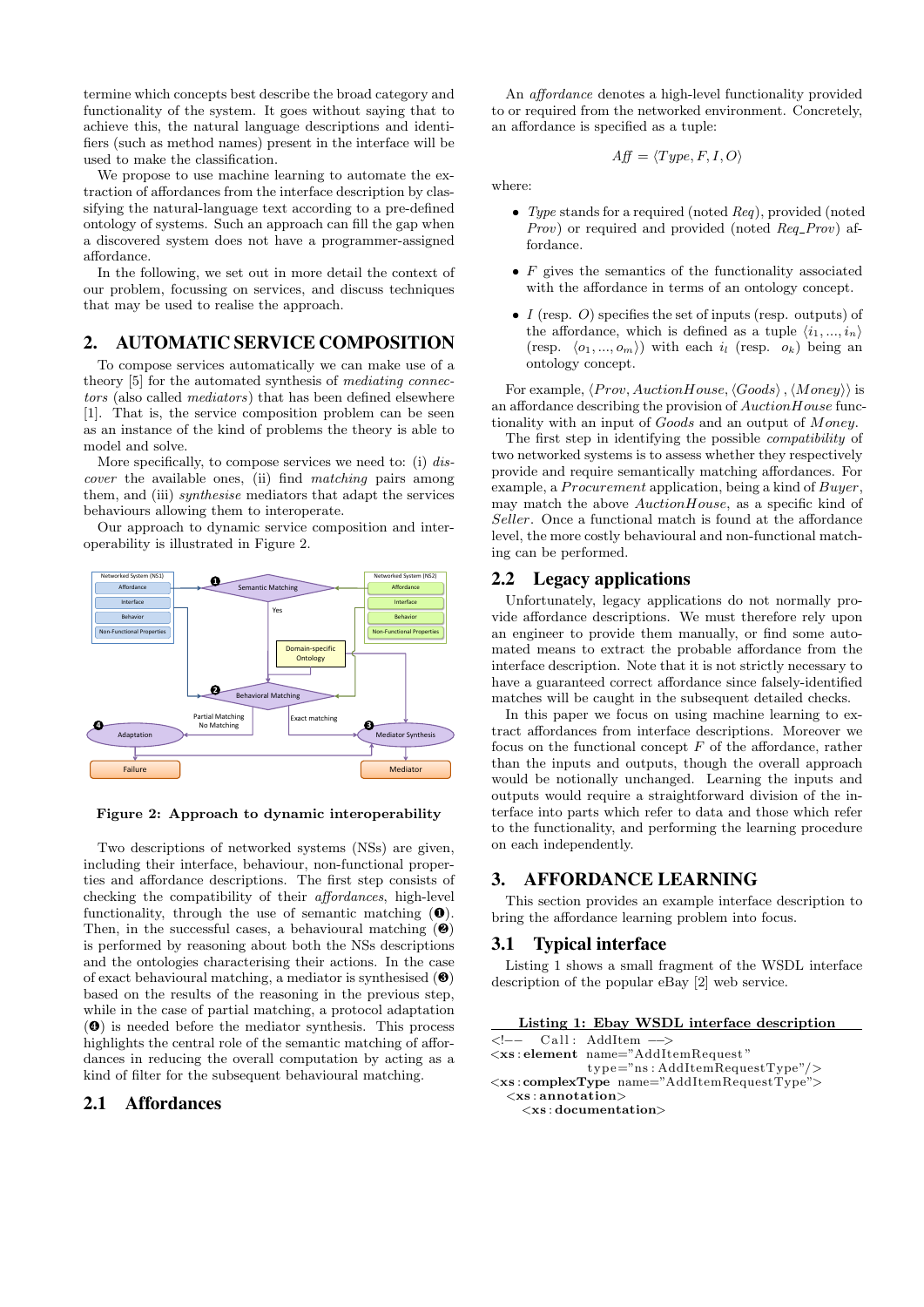```
Defines a single new item and lists it
  on a specified eBay site.
  knbsp; <b>A</b>lso for Half.com</b>.
  Returns the item ID for the new listing
  and returns fees the seller will incur for
  the listing (not including the Final Value
  Fee, which cannot be calculated until the
  item is sold).
\langle x \ranglexs : documentation
<xs: appinfo><RelatedCalls>AddFixedPriceItem , AddItems ,
   AddToItemDescription , GetItem ,
  GetItemRecommendations, GetSellerList,
   RelistItem, ReviseItem,
   VerifyAddItem
</RelatedCalls>
<SeeLink>\langleTitle>Listing an Item\langleTitle>
  \langle \text{URL} \ranglehttp://developer.ebay.com/...\langle / \text{URL} \rangle</SeeLink>
<SeeLink>\langle\text{Title}\rangleListing Items\langle\text{Title}\rangle\langle \text{URL} \ranglehttp://developer.ebay.com/...\langle / \text{URL} \rangle</SeeLink>
```
This example provides extensive English text in both the documentation and the terms used in message and type names. Note that the complete description is approximately 130k lines long. In order to handle less verbose descriptions, documentation acquired from alternative sources such as http://webservices.seekda.com/ can be used. It would not take an engineer, or indeed a layperson, long to determine the approximate purpose of the service, relying on key words such as 'item', 'seller' and 'fee'. A concept from a predetermined ontology, such as  $\textit{AuctionHouse}$ , could then be assigned. Given such a description we propose to use machine learning to infer the appropriate affordance for the service.

#### 3.2 Learning problem

The problem we are considering, then, is to find a function f which, given a parsed interface description with only the natural-language terms remaining, determines with some confidence the concept most appropriate for that service:

 $f: \text{Interface} \rightarrow (\text{Concept} \times \text{Confidence})$ 

To achieve this, we provide a number of examples as training data relating interfaces to concepts:  $Interface \times Concept$ . These examples are acquired by searching for web service descriptions in online repositories, e.g., webservicelist.com and xmethods.com, and manually assigning to each a concept. The learning technique employed should then be able to generalise from the examples to produce an  $f$  to classify new examples. It is necessary to have a number of example interfaces for each concept we wish to assign to services.

Note that the problem could be tackled at (at least) two levels of granularity: the concepts could indicate the broad category of service within a "universal" ontology (taxonomy), or they could indicate a more specific service type within an ontology restricted to a specific domain. The learning problem is the same for both; all that changes is the breadth of automation we can achieve versus the depth of the domain. Arbitrarily increasing the breadth and depth of the ontology will impact confidence as it becomes increasingly likely that concepts are ambiguous.

### 4. POTENTIAL SOLUTION: MACHINE LEARNING OF CATEGORISERS

We believe that the problem of affordance learning can draw many lessons from the long tradition of research in text categorisation: the problem of assigning a given document to one or more categories. The complexity of the system of categories may be low in some cases, such as a binary set {Positive, Negative} when classifying a customer review as positive or negative [12], and higher in other cases, such as the various structured classification systems used in library science. The main tool for implementing modern systems for automatic document classification systems is machine learning based on vector space document representations.

#### 4.1 Introduction to machine learning

In general, we define machine learning as the problem of inducing a function (or system of functions) from a given data set. We may discern two main strands of machine learning methods: supervised and unsupervised methods.

The most archetypical problem setting in machine learning is the supervised setting. In supervised learning, the learning mechanism is provided with a (typically finite) set of labelled examples: a set of pairs  $T = \{\langle x, y \rangle\}$ . The goal is to make use of the example set  $T$  to induce a function f such that generally  $f(x) = y$  for future, unseen instances of  $(x, y)$  pairs. Supervised learning methods in most cases learn much more accurate classifiers than their unsupervised counterparts, but require a human-annotated training set of significant size: the bigger the better. Examples of supervised learning methods commonly used include Support Vector Machines [3], which have been extensively studied for the problem of text categorisation [6]. For the problem of automatic association of WSDL interface descriptions with concepts, we thus need to gather a large set of interface descriptions and manually assign one or more concepts to every description.

As opposed to the supervised setting, the problem definition in unsupervised learning instead assumes the examples to be unlabelled, i.e.  $T = \{x\}$ . In order to be able to come up with anything useful when no supervision is provided, the learning mechanism needs a bias that guides the learning process. The most well-known example of unsupervised learning is probably  $k$ -means clustering [8], where the learner learns to categorise objects into broad categories even though the categories were not given a priori. More complex examples include grammar induction methods from raw text.

In addition to two main subfields of learning methods there are of course outliers and hybrids, such as semisupervised learning: Since it is costly to produce manually labelled training data, in some situations only a small labelled example set  $T_s = \{\langle x, y \rangle\}$  is provided, while there is also available a larger unlabelled example set  $T_u = \{x\}.$ Semisupervised learning methods are able to make use of the labelled data  $T_s$  in combination with the unlabelled data  $T_u$ in order to improve over a plain supervised learner making use of  $T_s$  only. Another interesting learning paradigm is active learning, where the learning mechanism is able to select particularly informative unlabelled examples from an unlabelled dataset and ask an oracle (a human annotator or some sort of automatic mechanism) for a labelling. Typically, active learners are able to achieve a more efficient use of the training data than normal supervised learners, since